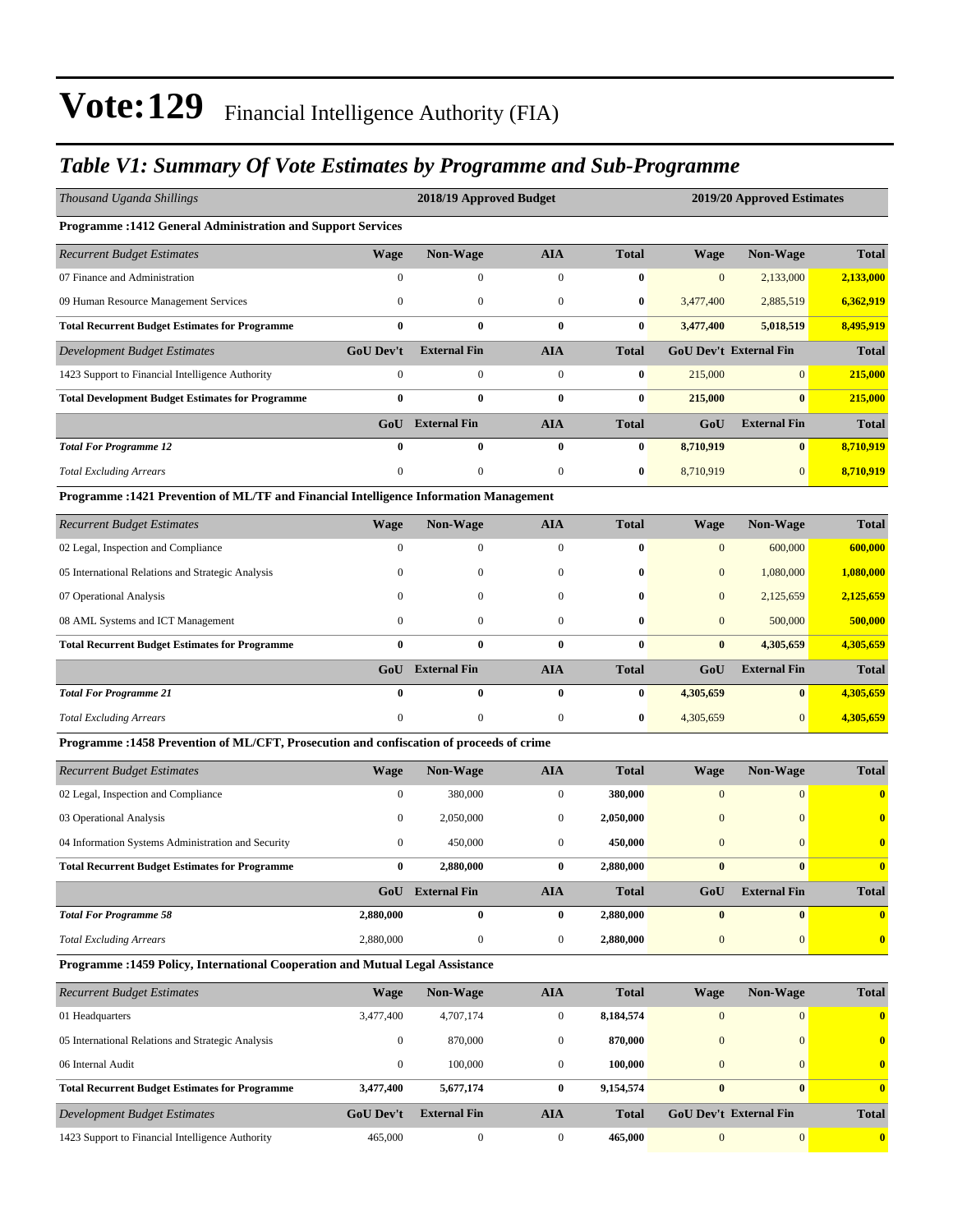| <b>Total Development Budget Estimates for Programme</b> | 465,000    | 0                   | $\bf{0}$     | 465,000      | $\bf{0}$       |                     | $\mathbf{0}$            |
|---------------------------------------------------------|------------|---------------------|--------------|--------------|----------------|---------------------|-------------------------|
|                                                         | GoU        | <b>External Fin</b> | AIA          | <b>Total</b> | GoU            | <b>External Fin</b> | <b>Total</b>            |
| <b>Total For Programme 59</b>                           | 9,619,574  | $\bf{0}$            | $\bf{0}$     | 9.619.574    | $\bf{0}$       |                     | $\overline{\mathbf{0}}$ |
| <b>Total Excluding Arrears</b>                          | 9.409.514  |                     | $\mathbf{0}$ | 9.409.514    | $\overline{0}$ |                     | $\mathbf{0}$            |
| <b>Total Vote 129</b>                                   | 12,499,574 | 0                   | 0            | 12,499,574   | 13,016,578     |                     | 13,016,578              |
| <b>Total Excluding Arrears</b>                          | 12,289,514 |                     | $\mathbf{0}$ | 12,289,514   | 13,016,578     |                     | 13,016,578              |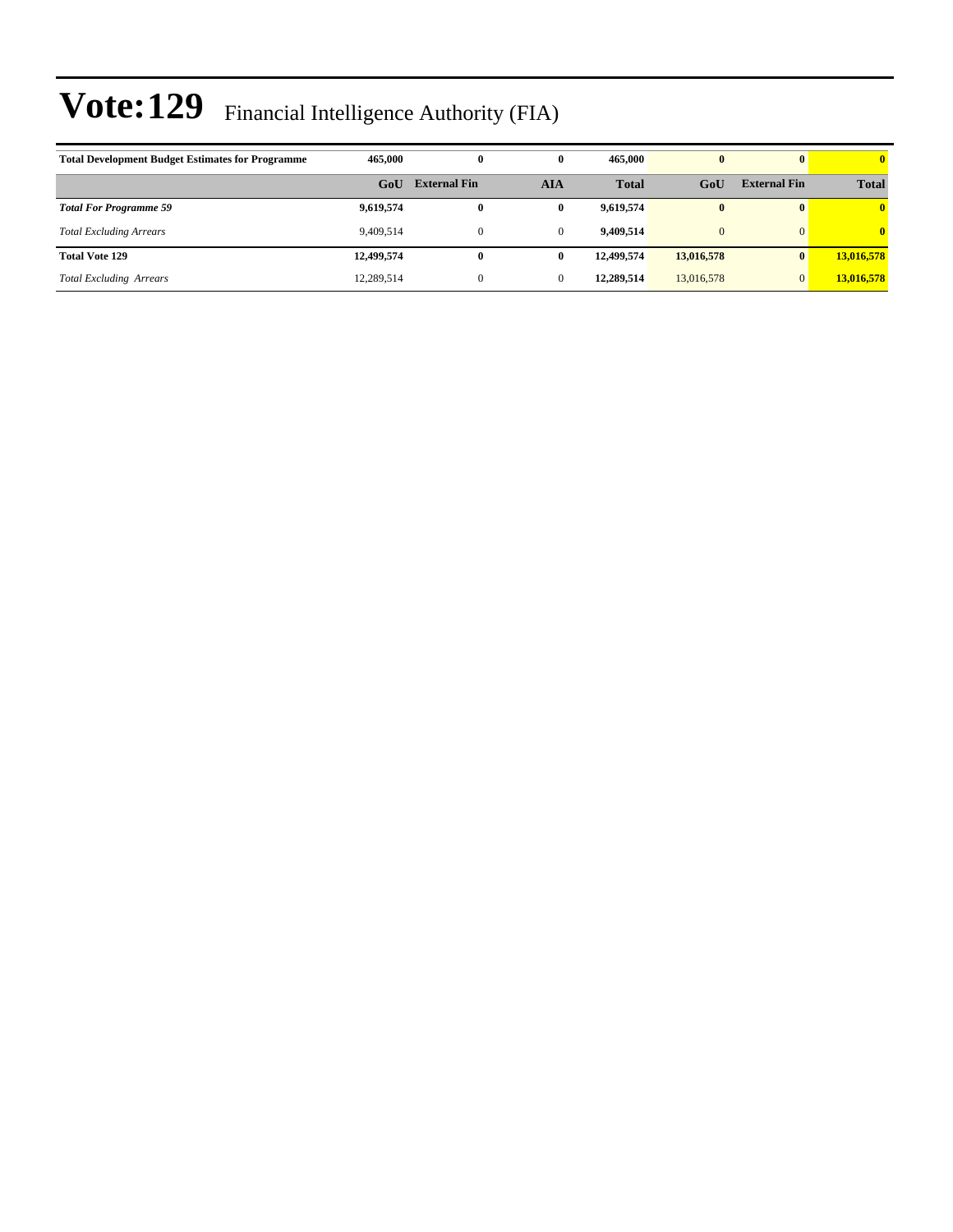### *Table V2: Summary Vote Estimates by Item*

| Thousand Uganda Shillings                                   |            | 2018/19 Approved Budget |                  |              |            | 2019/20Approved Estimates |                         |
|-------------------------------------------------------------|------------|-------------------------|------------------|--------------|------------|---------------------------|-------------------------|
|                                                             | GoU        | <b>External Fin</b>     | <b>AIA</b>       | <b>Total</b> | GoU        | <b>External Fin</b>       | <b>Total</b>            |
| <b>Employees, Goods and Services (Outputs Provided)</b>     | 11,824,514 | $\bf{0}$                | $\pmb{0}$        | 11,824,514   | 12,801,578 | $\bf{0}$                  | 12,801,578              |
| 211102 Contract Staff Salaries                              | 3,477,400  | $\bf{0}$                | $\bf{0}$         | 3,477,400    | 3,477,400  | $\bf{0}$                  | 3,477,400               |
| 211103 Allowances (Inc. Casuals, Temporary)                 | 436,894    | $\bf{0}$                | $\bf{0}$         | 436,894      | 509,000    | $\bf{0}$                  | 509,000                 |
| 212101 Social Security Contributions                        | 347,640    | $\bf{0}$                | $\bf{0}$         | 347,640      | 348,840    | $\bf{0}$                  | 348,840                 |
| 213001 Medical expenses (To employees)                      | 0          | $\bf{0}$                | $\bf{0}$         | 0            | 198,900    | $\bf{0}$                  | 198,900                 |
| 213004 Gratuity Expenses                                    | 695,280    | $\bf{0}$                | $\bf{0}$         | 695,280      | 697,680    | $\bf{0}$                  | 697,680                 |
| 221001 Advertising and Public Relations                     | 16,800     | $\bf{0}$                | $\bf{0}$         | 16,800       | 110,000    | $\bf{0}$                  | 110,000                 |
| 221002 Workshops and Seminars                               | 620,000    | $\bf{0}$                | $\boldsymbol{0}$ | 620,000      | 100,000    | $\bf{0}$                  | 100,000                 |
| 221003 Staff Training                                       | 535,114    | $\bf{0}$                | $\bf{0}$         | 535,114      | 974,200    | $\bf{0}$                  | 974,200                 |
| 221004 Recruitment Expenses                                 | 180,000    | $\bf{0}$                | $\bf{0}$         | 180,000      | $\bf{0}$   | $\bf{0}$                  | $\bf{0}$                |
| 221006 Commissions and related charges                      | 444,820    | $\bf{0}$                | $\bf{0}$         | 444,820      | 959,099    | $\bf{0}$                  | 959,099                 |
| 221007 Books, Periodicals & Newspapers                      | 15,000     | $\bf{0}$                | $\bf{0}$         | 15,000       | 87,900     | $\bf{0}$                  | 87,900                  |
| 221008 Computer supplies and Information Technology<br>(TT) | 210,000    | $\bf{0}$                | $\boldsymbol{0}$ | 210,000      | 50,000     | $\bf{0}$                  | 50,000                  |
| 221009 Welfare and Entertainment                            | 332,886    | $\bf{0}$                | $\bf{0}$         | 332,886      | 263,000    | $\bf{0}$                  | 263,000                 |
| 221011 Printing, Stationery, Photocopying and Binding       | 125,000    | $\bf{0}$                | $\bf{0}$         | 125,000      | 220,000    | $\bf{0}$                  | 220,000                 |
| 221012 Small Office Equipment                               | 14,000     | $\bf{0}$                | $\bf{0}$         | 14,000       | 18,000     | $\bf{0}$                  | 18,000                  |
| 221017 Subscriptions                                        | 335,000    | $\bf{0}$                | $\bf{0}$         | 335,000      | 510,000    | $\bf{0}$                  | 510,000                 |
| 222001 Telecommunications                                   | 40,000     | $\bf{0}$                | $\bf{0}$         | 40,000       | 71,275     | $\bf{0}$                  | 71,275                  |
| 223003 Rent – (Produced Assets) to private entities         | 752,400    | $\bf{0}$                | $\bf{0}$         | 752,400      | 922,000    | $\bf{0}$                  | 922,000                 |
| 223004 Guard and Security services                          | 170,160    | $\bf{0}$                | 0                | 170,160      | 104,675    | $\bf{0}$                  | 104,675                 |
| 223005 Electricity                                          | 72,000     | $\bf{0}$                | $\bf{0}$         | 72,000       | 70,000     | $\bf{0}$                  | 70,000                  |
| 224003 Classified Expenditure                               | 1,780,000  | $\bf{0}$                | $\bf{0}$         | 1,780,000    | 1,764,084  | $\bf{0}$                  | 1,764,084               |
| 224004 Cleaning and Sanitation                              | 36,000     | $\bf{0}$                | $\bf{0}$         | 36,000       | 48,000     | $\bf{0}$                  | 48,000                  |
| 225001 Consultancy Services- Short term                     | 375,000    | $\bf{0}$                | $\bf{0}$         | 375,000      | 480,000    | $\bf{0}$                  | 480,000                 |
| 226001 Insurances                                           | 182,400    | $\bf{0}$                | $\bf{0}$         | 182,400      | 20,325     | $\bf{0}$                  | 20,325                  |
| 227001 Travel inland                                        | 65,720     | $\bf{0}$                | $\bf{0}$         | 65,720       | 197,600    | $\bf{0}$                  | 197,600                 |
| 227002 Travel abroad                                        | 215,000    | $\bf{0}$                | $\bf{0}$         | 215,000      | 202,400    | $\bf{0}$                  | 202,400                 |
| 227004 Fuel, Lubricants and Oils                            | 300,000    | $\bf{0}$                | $\bf{0}$         | 300,000      | 337,200    | $\bf{0}$                  | 337,200                 |
| 228002 Maintenance - Vehicles                               | 50,000     | $\pmb{0}$               | $\pmb{0}$        | 50,000       | 60,000     | $\boldsymbol{0}$          | 60,000                  |
| <b>Investment</b> (Capital Purchases)                       | 465,000    | $\bf{0}$                | $\bf{0}$         | 465,000      | 215,000    | $\bf{0}$                  | 215,000                 |
| 312202 Machinery and Equipment                              | 430,000    | $\bf{0}$                | $\bf{0}$         | 430,000      | $\bf{0}$   | $\bf{0}$                  | $\overline{\mathbf{0}}$ |
| 312203 Furniture & Fixtures                                 | 35,000     | $\bf{0}$                | $\bf{0}$         | 35,000       | $\bf{0}$   | $\bf{0}$                  | $\bf{0}$                |
| 312213 ICT Equipment                                        | 0          | $\bf{0}$                | $\bf{0}$         | 0            | 215,000    | $\bf{0}$                  | 215,000                 |
| <b>Arrears</b>                                              | 210,059    | $\bf{0}$                | $\bf{0}$         | 210,059      | $\bf{0}$   | $\bf{0}$                  | $\overline{\mathbf{0}}$ |
| 321605 Domestic arrears (Budgeting)                         | 210,059    | $\bf{0}$                | $\bf{0}$         | 210,059      | $\bf{0}$   | $\bf{0}$                  | $\bf{0}$                |
| <b>Grand Total Vote 129</b>                                 | 12,499,574 | $\bf{0}$                | $\bf{0}$         | 12,499,574   | 13,016,578 | $\bf{0}$                  | 13,016,578              |
| <b>Total Excluding Arrears</b>                              | 12,289,514 | $\boldsymbol{0}$        | $\boldsymbol{0}$ | 12,289,514   | 13,016,578 | $\mathbf{0}$              | 13,016,578              |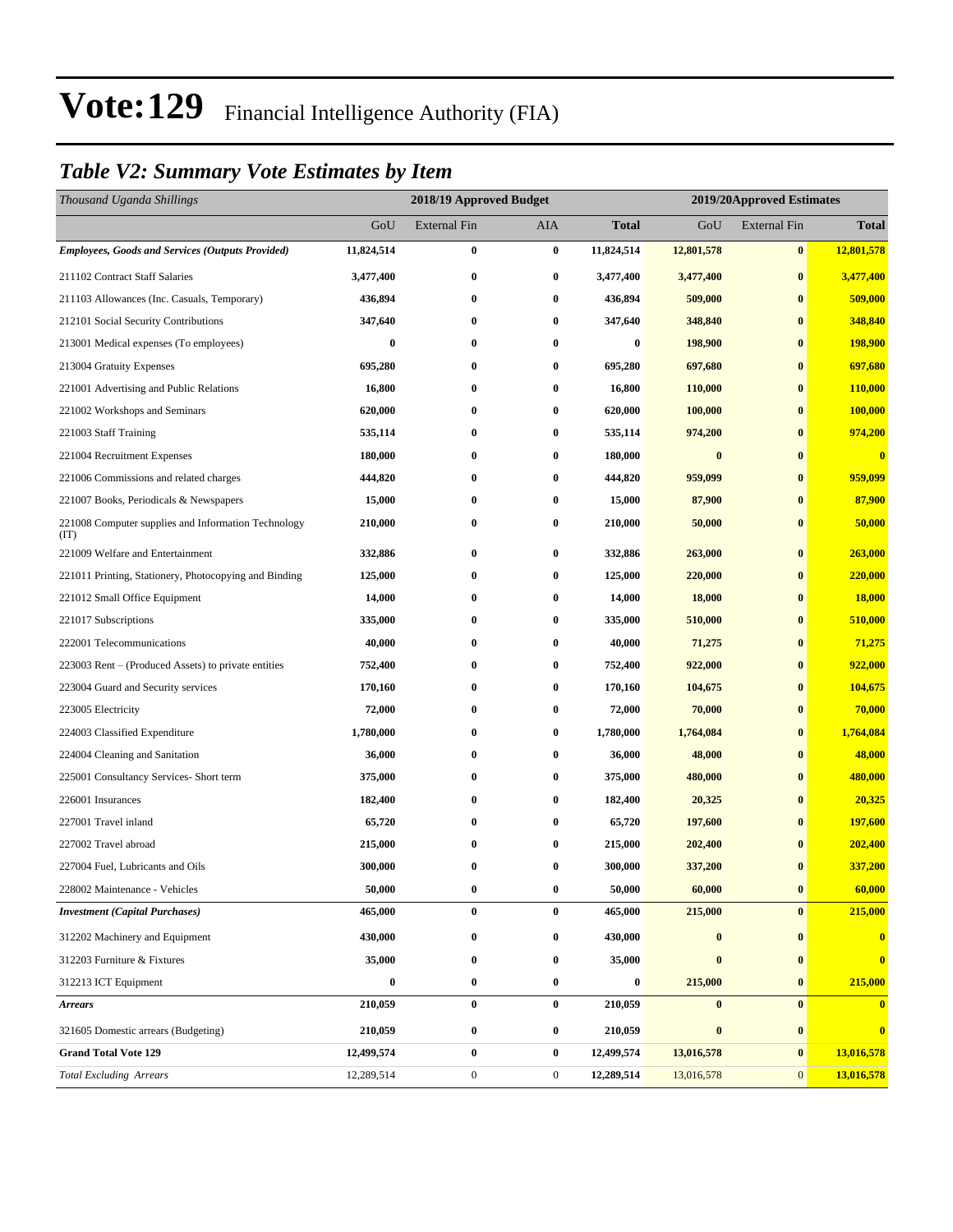#### *Table V3: Detailed Estimates by Programme, Sub Programme, Output and Item*

#### *Programme :1412 General Administration and Support Services*

*Recurrent Budget Estimates*

#### **SubProgramme 07 Finance and Administration**

| Thousand Uganda Shillings                                                |                  | 2018/19 Approved Budget |                       |                |                       | 2019/20 Approved Estimates |              |
|--------------------------------------------------------------------------|------------------|-------------------------|-----------------------|----------------|-----------------------|----------------------------|--------------|
| <b>Outputs Provided</b>                                                  | Wage             | Non Wage                | <b>AIA</b>            | <b>Total</b>   | Wage                  | Non Wage                   | <b>Total</b> |
| <b>Output 141201 FIA Support Services and Administration</b>             |                  |                         |                       |                |                       |                            |              |
| 211103 Allowances (Inc. Casuals, Temporary)                              | $\boldsymbol{0}$ | $\boldsymbol{0}$        | $\boldsymbol{0}$      | $\bf{0}$       | $\mathbf{0}$          | 150,000                    | 150,000      |
| 221003 Staff Training                                                    | $\overline{0}$   | $\overline{0}$          | $\boldsymbol{0}$      | $\bf{0}$       | $\mathbf{0}$          | 368,200                    | 368,200      |
| 221017 Subscriptions                                                     | $\overline{0}$   | $\boldsymbol{0}$        | $\boldsymbol{0}$      | $\bf{0}$       | $\mathbf{0}$          | 5,000                      | 5,000        |
| 222001 Telecommunications                                                | $\overline{0}$   | $\boldsymbol{0}$        | $\mathbf{0}$          | $\bf{0}$       | $\mathbf{0}$          | 23,275                     | 23,275       |
| 223003 Rent – (Produced Assets) to private entities                      | $\boldsymbol{0}$ | $\boldsymbol{0}$        | $\boldsymbol{0}$      | $\bf{0}$       | $\mathbf{0}$          | 922,000                    | 922,000      |
| 223004 Guard and Security services                                       | $\overline{0}$   | $\boldsymbol{0}$        | $\mathbf{0}$          | $\bf{0}$       | $\mathbf{0}$          | 104,675                    | 104,675      |
| 223005 Electricity                                                       | $\overline{0}$   | $\boldsymbol{0}$        | $\boldsymbol{0}$      | $\bf{0}$       | $\mathbf{0}$          | 70,000                     | 70,000       |
| 224003 Classified Expenditure                                            | $\boldsymbol{0}$ | $\boldsymbol{0}$        | $\mathbf{0}$          | $\bf{0}$       | $\boldsymbol{0}$      | 135,200                    | 135,200      |
| 224004 Cleaning and Sanitation                                           | $\overline{0}$   | $\boldsymbol{0}$        | $\mathbf{0}$          | $\bf{0}$       | $\mathbf{0}$          | 28,325                     | 28,325       |
| 226001 Insurances                                                        | $\overline{0}$   | $\boldsymbol{0}$        | $\boldsymbol{0}$      | $\bf{0}$       | $\mathbf{0}$          | 325                        | 325          |
| 227001 Travel inland                                                     | $\overline{0}$   | $\boldsymbol{0}$        | $\boldsymbol{0}$      | $\bf{0}$       | $\boldsymbol{0}$      | 50,000                     | 50,000       |
| 227002 Travel abroad                                                     | $\overline{0}$   | $\boldsymbol{0}$        | $\boldsymbol{0}$      | $\bf{0}$       | $\mathbf{0}$          | 40,800                     | 40,800       |
| 227004 Fuel, Lubricants and Oils                                         | $\overline{0}$   | $\overline{0}$          | $\overline{0}$        | $\bf{0}$       | $\overline{0}$        | 85,200                     | 85,200       |
| <b>Total Cost of Output 01</b>                                           | 0                | 0                       | $\boldsymbol{\theta}$ | $\pmb{\theta}$ | $\boldsymbol{\theta}$ | 1,983,000                  | 1,983,000    |
| Output 141221 Development of Internal Audit Controls and Risk Management |                  |                         |                       |                |                       |                            |              |
| 211103 Allowances (Inc. Casuals, Temporary)                              | $\boldsymbol{0}$ | $\boldsymbol{0}$        | $\boldsymbol{0}$      | $\bf{0}$       | $\mathbf{0}$          | 12,000                     | 12,000       |
| 221003 Staff Training                                                    | $\Omega$         | $\boldsymbol{0}$        | $\boldsymbol{0}$      | $\bf{0}$       | $\boldsymbol{0}$      | 35,000                     | 35,000       |
| 221007 Books, Periodicals & Newspapers                                   | $\overline{0}$   | $\boldsymbol{0}$        | $\boldsymbol{0}$      | $\bf{0}$       | $\mathbf{0}$          | 4,000                      | 4,000        |
| 221011 Printing, Stationery, Photocopying and Binding                    | $\overline{0}$   | $\overline{0}$          | $\mathbf{0}$          | $\bf{0}$       | $\mathbf{0}$          | 20,000                     | 20,000       |
| 221012 Small Office Equipment                                            | $\boldsymbol{0}$ | $\boldsymbol{0}$        | $\boldsymbol{0}$      | $\bf{0}$       | $\mathbf{0}$          | 8,000                      | 8,000        |
| 221017 Subscriptions                                                     | $\overline{0}$   | $\boldsymbol{0}$        | $\boldsymbol{0}$      | $\bf{0}$       | $\mathbf{0}$          | 5,000                      | 5,000        |
| 227001 Travel inland                                                     | $\overline{0}$   | $\boldsymbol{0}$        | $\boldsymbol{0}$      | $\bf{0}$       | $\mathbf{0}$          | 15,000                     | 15,000       |
| 227002 Travel abroad                                                     | $\mathbf{0}$     | $\boldsymbol{0}$        | $\boldsymbol{0}$      | $\bf{0}$       | $\mathbf{0}$          | 36,600                     | 36,600       |
| 227004 Fuel, Lubricants and Oils                                         | $\overline{0}$   | $\boldsymbol{0}$        | $\boldsymbol{0}$      | $\bf{0}$       | $\mathbf{0}$          | 14,400                     | 14,400       |
| <b>Total Cost of Output 21</b>                                           | 0                | 0                       | 0                     | 0              | $\boldsymbol{\theta}$ | 150,000                    | 150,000      |
| <b>Total Cost Of Outputs Provided</b>                                    | $\bf{0}$         | $\bf{0}$                | $\bf{0}$              | $\bf{0}$       | $\bf{0}$              | 2,133,000                  | 2,133,000    |
| <b>Total Cost for SubProgramme 07</b>                                    | $\bf{0}$         | $\bf{0}$                | $\bf{0}$              | $\bf{0}$       | $\bf{0}$              | 2,133,000                  | 2,133,000    |
| <b>Total Excluding Arrears</b>                                           | $\overline{0}$   | $\boldsymbol{0}$        | $\boldsymbol{0}$      | $\bf{0}$       | $\mathbf{0}$          | 2,133,000                  | 2,133,000    |
| <b>SubProgramme 09 Human Resource Management Services</b>                |                  |                         |                       |                |                       |                            |              |

| Thousand Uganda Shillings                        |      | 2018/19 Approved Budget |          |              |              | 2019/20 Approved Estimates |              |  |  |
|--------------------------------------------------|------|-------------------------|----------|--------------|--------------|----------------------------|--------------|--|--|
| <b>Outputs Provided</b>                          | Wage | Non Wage                | AIA      | <b>Total</b> | Wage         | Non Wage                   | <b>Total</b> |  |  |
| Output 141219 Human Resource Management Services |      |                         |          |              |              |                            |              |  |  |
| 211102 Contract Staff Salaries                   |      |                         | $\Omega$ | 0            | 3.477.400    | $\overline{0}$             | 3.477.400    |  |  |
| 212101 Social Security Contributions             |      |                         | $\Omega$ | $\mathbf{0}$ | $\mathbf{0}$ | 348,840                    | 348,840      |  |  |
| 213001 Medical expenses (To employees)           |      |                         |          | $\mathbf{0}$ | $\mathbf{0}$ | 198,900                    | 198,900      |  |  |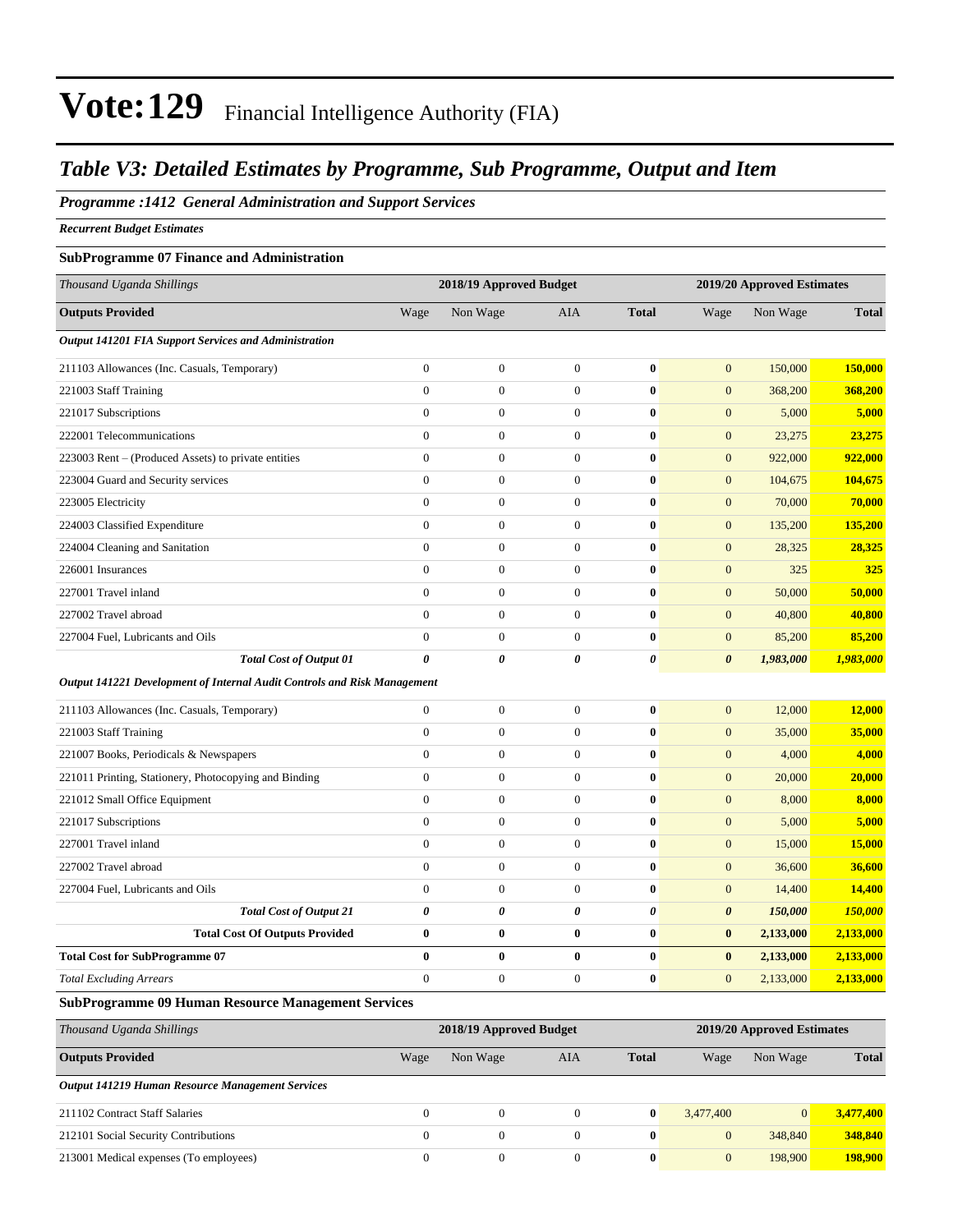| 213004 Gratuity Expenses               | $\Omega$     | $\overline{0}$ | $\Omega$     | $\mathbf{0}$ | $\mathbf{0}$ | 697,680   | 697,680   |
|----------------------------------------|--------------|----------------|--------------|--------------|--------------|-----------|-----------|
| 221006 Commissions and related charges | $\Omega$     | $\overline{0}$ | $\Omega$     | $\mathbf{0}$ | $\mathbf{0}$ | 959,099   | 959,099   |
| 221007 Books, Periodicals & Newspapers | $\Omega$     | $\overline{0}$ | $\Omega$     | $\mathbf{0}$ | $\mathbf{0}$ | 29,000    | 29,000    |
| 221009 Welfare and Entertainment       | $\Omega$     | $\mathbf{0}$   | $\Omega$     | $\mathbf{0}$ | $\mathbf{0}$ | 263,000   | 263,000   |
| 221017 Subscriptions                   | $\Omega$     | $\overline{0}$ | $\Omega$     | $\mathbf{0}$ | $\mathbf{0}$ | 389,000   | 389,000   |
| <b>Total Cost of Output 19</b>         | 0            | 0              | 0            | 0            | 3,477,400    | 2,885,519 | 6,362,919 |
| <b>Total Cost Of Outputs Provided</b>  | $\mathbf{0}$ | $\bf{0}$       | $\mathbf{0}$ | $\bf{0}$     | 3,477,400    | 2,885,519 | 6,362,919 |
| <b>Total Cost for SubProgramme 09</b>  | $\mathbf{0}$ | 0              | $\bf{0}$     | $\mathbf{0}$ | 3,477,400    | 2,885,519 | 6,362,919 |
| <b>Total Excluding Arrears</b>         | $\Omega$     | $\overline{0}$ | $\Omega$     | $\bf{0}$     | 3,477,400    | 2,885,519 | 6,362,919 |
| _ _ _ _ _ _                            |              |                |              |              |              |           |           |

*Development Budget Estimates*

#### **Project 1423 Support to Financial Intelligence Authority**

| Thousand Uganda Shillings                                              |                               | 2018/19 Approved Budget |                |              |                               | 2019/20 Approved Estimates |              |
|------------------------------------------------------------------------|-------------------------------|-------------------------|----------------|--------------|-------------------------------|----------------------------|--------------|
| <b>Capital Purchases</b>                                               | <b>GoU Dev't External Fin</b> |                         | <b>AIA</b>     | <b>Total</b> | <b>GoU Dev't External Fin</b> |                            | <b>Total</b> |
| Output 141276 Purchase of Office and ICT Equipment, including Software |                               |                         |                |              |                               |                            |              |
| 312213 ICT Equipment                                                   | $\mathbf{0}$                  | $\mathbf{0}$            | $\Omega$       | $\bf{0}$     | 215,000                       | $\mathbf{0}$               | 215,000      |
| Total Cost Of Output 141276                                            | $\theta$                      | 0                       | 0              | 0            | 215,000                       | $\boldsymbol{\theta}$      | 215,000      |
| <b>Total Cost for Capital Purchases</b>                                | $\overline{0}$                | $\mathbf{0}$            | $\mathbf{0}$   | $\bf{0}$     | 215,000                       | $\mathbf{0}$               | 215,000      |
| <b>Total Cost for Project: 1423</b>                                    | $\Omega$                      | $\mathbf{0}$            | $\Omega$       | $\bf{0}$     | 215,000                       | $\overline{0}$             | 215,000      |
| <b>Total Excluding Arrears</b>                                         | $\mathbf{0}$                  | $\mathbf{0}$            | $\mathbf{0}$   | $\bf{0}$     | 215,000                       | $\overline{0}$             | 215,000      |
|                                                                        | GoU                           | <b>External Fin</b>     | <b>AIA</b>     | <b>Total</b> | GoU                           | <b>External Fin</b>        | <b>Total</b> |
| <b>Total Cost for Programme 12</b>                                     | $\bf{0}$                      | $\bf{0}$                | $\mathbf{0}$   | $\bf{0}$     | 8,710,919                     | $\bf{0}$                   | 8,710,919    |
| <b>Total Excluding Arrears</b>                                         | $\overline{0}$                | $\mathbf{0}$            | $\overline{0}$ | $\bf{0}$     | 8,710,919                     | $\overline{0}$             | 8,710,919    |

*Programme :1421 Prevention of ML/TF and Financial Intelligence Information Management*

*Recurrent Budget Estimates*

#### **SubProgramme 02 Legal, Inspection and Compliance**

| Thousand Uganda Shillings                                      |                | 2018/19 Approved Budget |              |              |                       | 2019/20 Approved Estimates |              |
|----------------------------------------------------------------|----------------|-------------------------|--------------|--------------|-----------------------|----------------------------|--------------|
| <b>Outputs Provided</b>                                        | Wage           | Non Wage                | <b>AIA</b>   | <b>Total</b> | Wage                  | Non Wage                   | <b>Total</b> |
| Output 142103 Compliance with AML and CFT laws and Regulations |                |                         |              |              |                       |                            |              |
| 211103 Allowances (Inc. Casuals, Temporary)                    | $\overline{0}$ | $\boldsymbol{0}$        | $\mathbf{0}$ | $\bf{0}$     | $\mathbf{0}$          | 120,000                    | 120,000      |
| 221003 Staff Training                                          | $\Omega$       | $\boldsymbol{0}$        | $\mathbf{0}$ | $\bf{0}$     | $\mathbf{0}$          | 140,000                    | 140,000      |
| 221007 Books, Periodicals & Newspapers                         | $\Omega$       | $\overline{0}$          | $\mathbf{0}$ | $\bf{0}$     | $\mathbf{0}$          | 2,000                      | 2,000        |
| 221011 Printing, Stationery, Photocopying and Binding          | $\Omega$       | $\overline{0}$          | $\Omega$     | $\bf{0}$     | $\overline{0}$        | 40,000                     | 40,000       |
| 227001 Travel inland                                           | $\Omega$       | $\overline{0}$          | $\Omega$     | $\mathbf{0}$ | $\overline{0}$        | 47,600                     | 47,600       |
| 227004 Fuel, Lubricants and Oils                               | $\mathbf{0}$   | $\overline{0}$          | $\Omega$     | $\bf{0}$     | $\overline{0}$        | 50,400                     | 50,400       |
| <b>Total Cost of Output 03</b>                                 | 0              | 0                       | 0            | 0            | $\boldsymbol{\theta}$ | 400,000                    | 400,000      |
| Output 142104 Legal Representation and Litigation              |                |                         |              |              |                       |                            |              |
| 211103 Allowances (Inc. Casuals, Temporary)                    | $\Omega$       | $\mathbf{0}$            | $\Omega$     | $\bf{0}$     | $\overline{0}$        | 50,000                     | 50,000       |
| 221003 Staff Training                                          | $\overline{0}$ | $\overline{0}$          | $\mathbf{0}$ | $\bf{0}$     | $\overline{0}$        | 35,000                     | 35,000       |
| 221007 Books, Periodicals & Newspapers                         | $\mathbf{0}$   | $\overline{0}$          | $\Omega$     | $\mathbf{0}$ | $\overline{0}$        | 12,000                     | 12,000       |
| 221011 Printing, Stationery, Photocopying and Binding          | $\mathbf{0}$   | $\overline{0}$          | $\Omega$     | $\bf{0}$     | $\overline{0}$        | 25,000                     | 25,000       |
| 221017 Subscriptions                                           | $\Omega$       | $\boldsymbol{0}$        | $\Omega$     | $\mathbf{0}$ | $\mathbf{0}$          | 30,600                     | 30,600       |
| 225001 Consultancy Services- Short term                        | $\mathbf{0}$   | $\mathbf{0}$            | $\mathbf{0}$ | $\bf{0}$     | $\mathbf{0}$          | 10,000                     | 10,000       |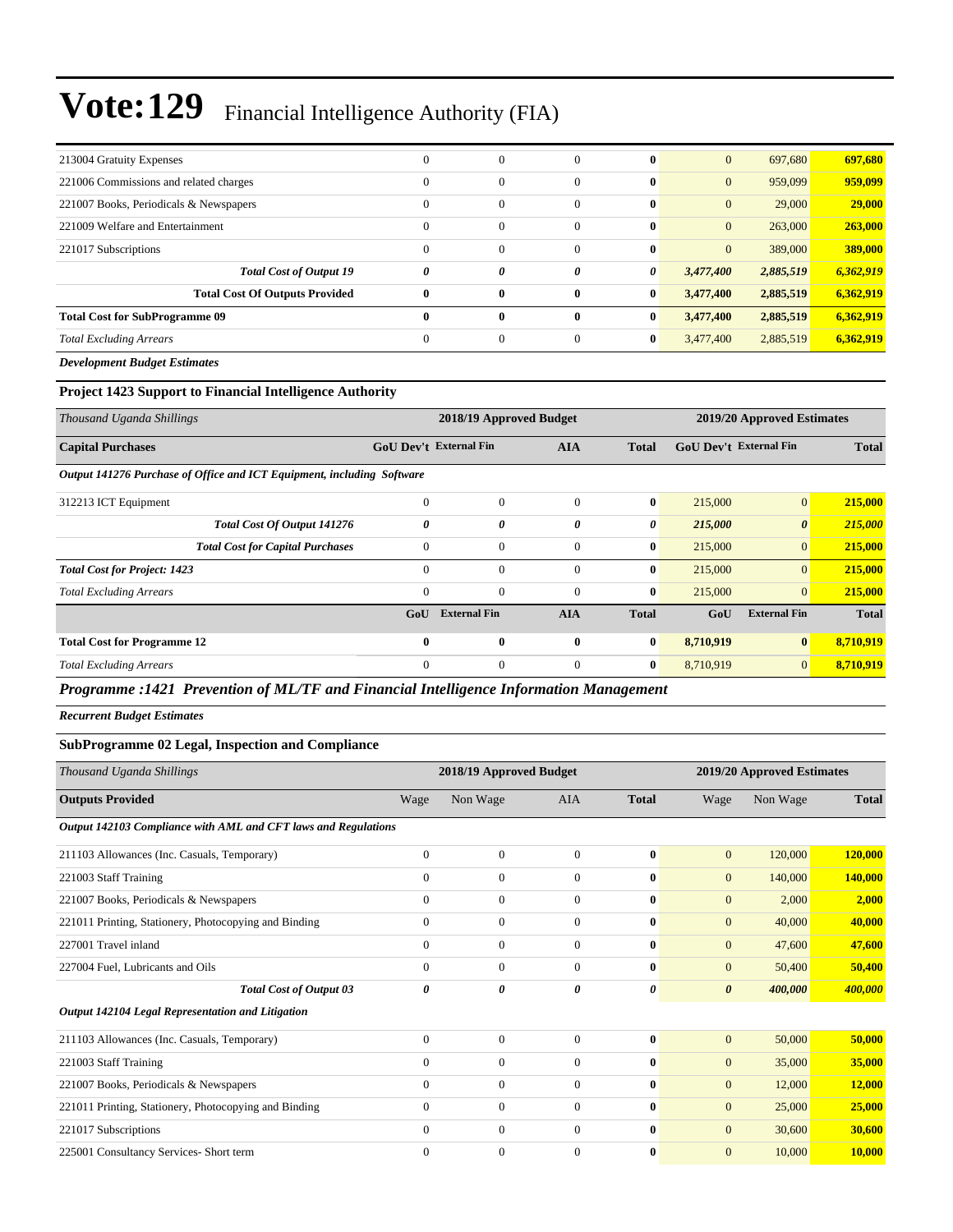| 227001 Travel inland                  |                                       |   |   | $\mathbf{0}$ | $\mathbf{0}$ | 5,000   | 5,000   |
|---------------------------------------|---------------------------------------|---|---|--------------|--------------|---------|---------|
| 227004 Fuel, Lubricants and Oils      |                                       |   |   | $\mathbf{0}$ | $\mathbf{0}$ | 32,400  | 32,400  |
|                                       | <b>Total Cost of Output 04</b>        | 0 |   | 0            | 0            | 200,000 | 200,000 |
|                                       | <b>Total Cost Of Outputs Provided</b> |   | 0 | $\mathbf{0}$ | $\bf{0}$     | 600,000 | 600,000 |
| <b>Total Cost for SubProgramme 02</b> |                                       |   | 0 | $\mathbf{0}$ | $\bf{0}$     | 600,000 | 600,000 |
| <b>Total Excluding Arrears</b>        |                                       |   |   | $\mathbf{0}$ | $\mathbf{0}$ | 600,000 | 600,000 |

#### **SubProgramme 05 International Relations and Strategic Analysis**

| Thousand Uganda Shillings                                                               |                | 2018/19 Approved Budget |                       |                       |                       | 2019/20 Approved Estimates |              |
|-----------------------------------------------------------------------------------------|----------------|-------------------------|-----------------------|-----------------------|-----------------------|----------------------------|--------------|
| <b>Outputs Provided</b>                                                                 | Wage           | Non Wage                | <b>AIA</b>            | <b>Total</b>          | Wage                  | Non Wage                   | <b>Total</b> |
| Output 142105 Coordination of the implementation of AML/CFT NRA and MER recommendations |                |                         |                       |                       |                       |                            |              |
| 221001 Advertising and Public Relations                                                 | $\Omega$       | $\overline{0}$          | $\Omega$              | $\bf{0}$              | $\overline{0}$        | 90,000                     | 90,000       |
| 221002 Workshops and Seminars                                                           | $\Omega$       | $\overline{0}$          | $\mathbf{0}$          | $\bf{0}$              | $\overline{0}$        | 50,000                     | 50,000       |
| 221003 Staff Training                                                                   | $\overline{0}$ | $\boldsymbol{0}$        | $\mathbf{0}$          | $\bf{0}$              | $\mathbf{0}$          | 140,000                    | 140,000      |
| 221011 Printing, Stationery, Photocopying and Binding                                   | $\overline{0}$ | $\boldsymbol{0}$        | $\mathbf{0}$          | $\bf{0}$              | $\mathbf{0}$          | 80,000                     | 80,000       |
| 224003 Classified Expenditure                                                           | $\overline{0}$ | $\overline{0}$          | $\mathbf{0}$          | $\bf{0}$              | $\mathbf{0}$          | 200,000                    | 200,000      |
| 227001 Travel inland                                                                    | $\overline{0}$ | $\mathbf{0}$            | $\overline{0}$        | $\bf{0}$              | $\overline{0}$        | 50,000                     | 50,000       |
| 227002 Travel abroad                                                                    | $\Omega$       | $\overline{0}$          | $\mathbf{0}$          | $\bf{0}$              | $\mathbf{0}$          | 50,000                     | 50,000       |
| 228002 Maintenance - Vehicles                                                           | $\overline{0}$ | $\overline{0}$          | $\mathbf{0}$          | $\bf{0}$              | $\overline{0}$        | 20,000                     | 20,000       |
| <b>Total Cost of Output 05</b>                                                          | 0              | 0                       | 0                     | 0                     | $\boldsymbol{\theta}$ | 680,000                    | 680,000      |
| Output 142106 Financial Intelligence Research and Strategic Development                 |                |                         |                       |                       |                       |                            |              |
| 211103 Allowances (Inc. Casuals, Temporary)                                             | $\overline{0}$ | $\overline{0}$          | $\overline{0}$        | $\bf{0}$              | $\mathbf{0}$          | 120,000                    | 120,000      |
| 221007 Books, Periodicals & Newspapers                                                  | $\overline{0}$ | $\overline{0}$          | $\mathbf{0}$          | $\bf{0}$              | $\overline{0}$        | 35,600                     | 35,600       |
| 225001 Consultancy Services- Short term                                                 | $\Omega$       | $\overline{0}$          | $\mathbf{0}$          | $\mathbf{0}$          | $\overline{0}$        | 200,000                    | 200,000      |
| 227004 Fuel, Lubricants and Oils                                                        | $\overline{0}$ | $\boldsymbol{0}$        | $\mathbf{0}$          | $\bf{0}$              | $\mathbf{0}$          | 44,400                     | 44,400       |
| <b>Total Cost of Output 06</b>                                                          | 0              | $\theta$                | $\boldsymbol{\theta}$ | $\boldsymbol{\theta}$ | $\boldsymbol{\theta}$ | 400,000                    | 400,000      |
| <b>Total Cost Of Outputs Provided</b>                                                   | $\bf{0}$       | $\bf{0}$                | $\bf{0}$              | $\bf{0}$              | $\bf{0}$              | 1,080,000                  | 1,080,000    |
| <b>Total Cost for SubProgramme 05</b>                                                   | $\bf{0}$       | $\bf{0}$                | $\bf{0}$              | $\bf{0}$              | $\bf{0}$              | 1,080,000                  | 1,080,000    |
| <b>Total Excluding Arrears</b>                                                          | $\overline{0}$ | $\boldsymbol{0}$        | $\boldsymbol{0}$      | $\bf{0}$              | $\mathbf{0}$          | 1,080,000                  | 1,080,000    |
| <b>SubProgramme 07 Operational Analysis</b>                                             |                |                         |                       |                       |                       |                            |              |
| Thousand Uganda Shillings                                                               |                | 2018/19 Approved Budget |                       |                       |                       | 2019/20 Approved Estimates |              |
| <b>Outputs Provided</b>                                                                 | Wage           | Non Wage                | <b>AIA</b>            | <b>Total</b>          | Wage                  | Non Wage                   | <b>Total</b> |

*Output 142101 Analysis and Reporting Financial Operations in the different Sectors*

| $\theta$ | $\overline{0}$ | $\mathbf{0}$ | $\mathbf{0}$ | $\overline{0}$ | 30,000    | 30,000    |
|----------|----------------|--------------|--------------|----------------|-----------|-----------|
| $\Omega$ | $\theta$       | $\Omega$     | $\mathbf{0}$ | $\overline{0}$ | 20,000    | 20,000    |
| $\theta$ | $\theta$       | $\mathbf{0}$ | $\mathbf{0}$ | $\overline{0}$ | 50,000    | 50,000    |
| $\Omega$ | $\overline{0}$ | $\mathbf{0}$ | $\mathbf{0}$ | $\overline{0}$ | 105,000   | 105,000   |
| $\Omega$ | $\theta$       | $\mathbf{0}$ | $\bf{0}$     | $\mathbf{0}$   | 3,300     | 3,300     |
| $\theta$ | $\theta$       | $\Omega$     | $\mathbf{0}$ | $\overline{0}$ | 50,000    | 50,000    |
| $\Omega$ | $\theta$       | $\Omega$     | $\mathbf{0}$ | $\overline{0}$ | 50,000    | 50,000    |
| $\Omega$ | $\theta$       | $\Omega$     | $\mathbf{0}$ | $\overline{0}$ | 10,000    | 10,000    |
| $\Omega$ | $\mathbf{0}$   | $\Omega$     | $\mathbf{0}$ | $\overline{0}$ | 26,400    | 26,400    |
| $\Omega$ | $\mathbf{0}$   | $\mathbf{0}$ | $\mathbf{0}$ | $\mathbf{0}$   | 1,428,884 | 1,428,884 |
|          | $\mathbf{0}$   |              | $\mathbf{0}$ | $\overline{0}$ | 19.675    | 19,675    |
|          |                |              |              |                |           |           |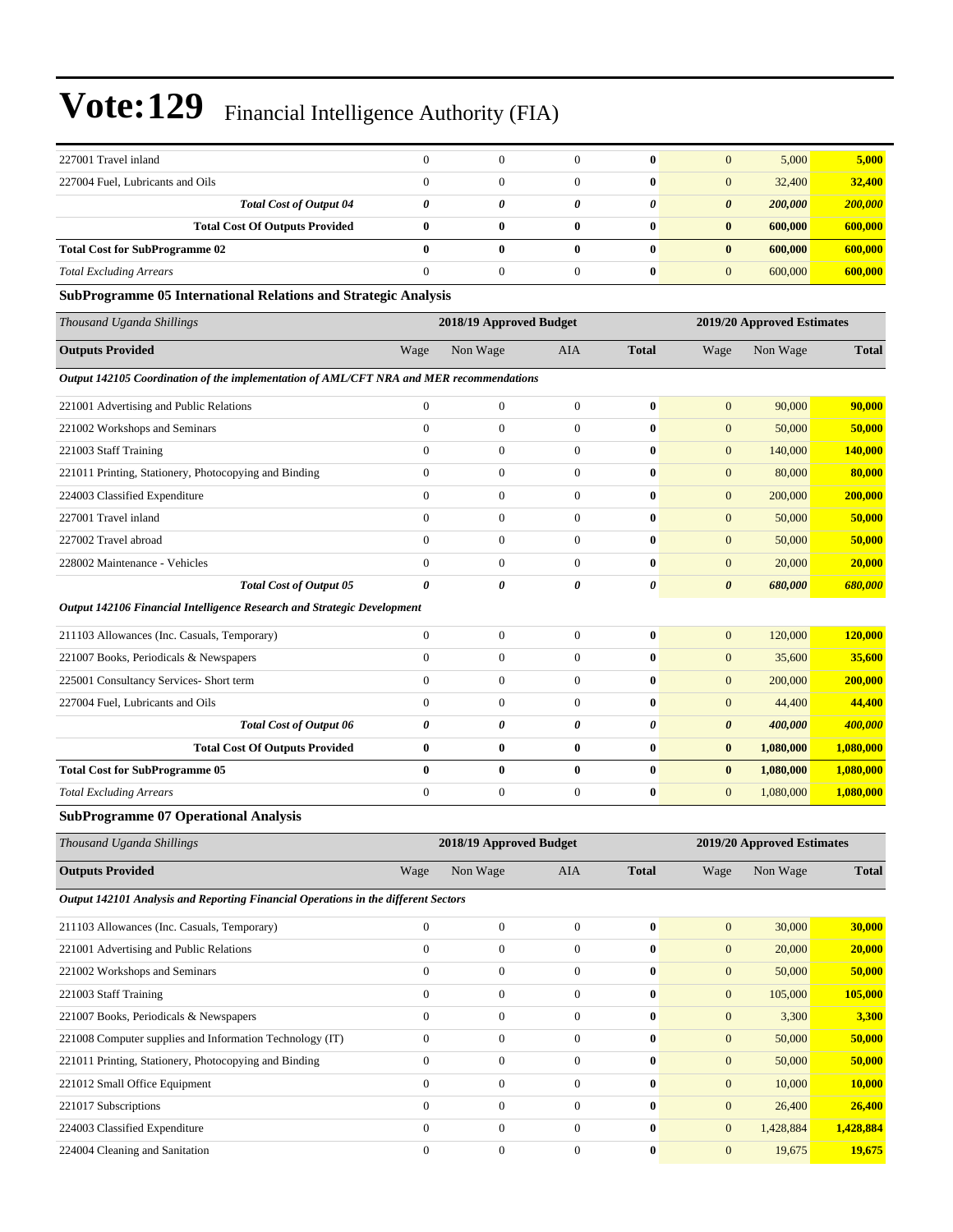| 225001 Consultancy Services- Short term | $\Omega$     |                  | $\Omega$     | $\mathbf{0}$ | $\mathbf{0}$<br>200,000            | 200,000   |
|-----------------------------------------|--------------|------------------|--------------|--------------|------------------------------------|-----------|
| 226001 Insurances                       | $\Omega$     | $\boldsymbol{0}$ | $\Omega$     | $\mathbf{0}$ | 20,000<br>$\mathbf{0}$             | 20,000    |
| 227001 Travel inland                    | $\Omega$     | $\overline{0}$   | $\Omega$     | $\mathbf{0}$ | $\mathbf{0}$<br>5,000              | 5,000     |
| 227002 Travel abroad                    | $\Omega$     | $\mathbf{0}$     | $\Omega$     | $\mathbf{0}$ | $\mathbf{0}$<br>25,000             | 25,000    |
| 227004 Fuel, Lubricants and Oils        | $\Omega$     | $\mathbf{0}$     | $\Omega$     | $\mathbf{0}$ | $\mathbf{0}$<br>62,400             | 62,400    |
| 228002 Maintenance - Vehicles           | $\Omega$     | $\overline{0}$   | $\Omega$     | $\mathbf{0}$ | $\mathbf{0}$<br>20,000             | 20,000    |
| <b>Total Cost of Output 01</b>          | 0            | 0                | 0            | 0            | $\boldsymbol{\theta}$<br>2,125,659 | 2,125,659 |
| <b>Total Cost Of Outputs Provided</b>   | $\mathbf{0}$ | 0                | $\mathbf{0}$ | $\mathbf{0}$ | 2,125,659<br>$\bf{0}$              | 2,125,659 |
| <b>Total Cost for SubProgramme 07</b>   | $\mathbf{0}$ | 0                | $\mathbf{0}$ | $\mathbf{0}$ | 2,125,659<br>$\bf{0}$              | 2,125,659 |
| <b>Total Excluding Arrears</b>          | $\Omega$     | $\mathbf{0}$     | $\Omega$     | $\mathbf{0}$ | $\mathbf{0}$<br>2,125,659          | 2,125,659 |

#### **SubProgramme 08 AML Systems and ICT Management**

| Thousand Uganda Shillings                                    |                | 2018/19 Approved Budget |                |              | 2019/20 Approved Estimates |                     |              |  |
|--------------------------------------------------------------|----------------|-------------------------|----------------|--------------|----------------------------|---------------------|--------------|--|
| <b>Outputs Provided</b>                                      | Wage           | Non Wage                | <b>AIA</b>     | <b>Total</b> | Wage                       | Non Wage            | <b>Total</b> |  |
| Output 142102 Ensure safety and integrity of FIA information |                |                         |                |              |                            |                     |              |  |
| 211103 Allowances (Inc. Casuals, Temporary)                  | $\overline{0}$ | $\overline{0}$          | $\overline{0}$ | $\bf{0}$     | $\mathbf{0}$               | 27,000              | 27,000       |  |
| 221003 Staff Training                                        | $\mathbf{0}$   | $\overline{0}$          | $\overline{0}$ | $\bf{0}$     | $\mathbf{0}$               | 151,000             | 151,000      |  |
| 221007 Books, Periodicals & Newspapers                       | $\mathbf{0}$   | $\mathbf{0}$            | $\overline{0}$ | $\bf{0}$     | $\mathbf{0}$               | 2,000               | 2,000        |  |
| 221011 Printing, Stationery, Photocopying and Binding        | $\overline{0}$ | $\boldsymbol{0}$        | $\overline{0}$ | $\bf{0}$     | $\mathbf{0}$               | 5,000               | 5,000        |  |
| 221017 Subscriptions                                         | $\mathbf{0}$   | $\mathbf{0}$            | $\overline{0}$ | $\bf{0}$     | $\mathbf{0}$               | 54,000              | 54,000       |  |
| 222001 Telecommunications                                    | $\Omega$       | $\mathbf{0}$            | $\overline{0}$ | $\bf{0}$     | $\mathbf{0}$               | 48,000              | 48,000       |  |
| 225001 Consultancy Services- Short term                      | $\overline{0}$ | $\boldsymbol{0}$        | $\overline{0}$ | $\bf{0}$     | $\mathbf{0}$               | 70,000              | 70,000       |  |
| 227001 Travel inland                                         | $\theta$       | $\mathbf{0}$            | $\overline{0}$ | $\bf{0}$     | $\mathbf{0}$               | 25,000              | 25,000       |  |
| 227002 Travel abroad                                         | $\overline{0}$ | $\overline{0}$          | $\overline{0}$ | $\bf{0}$     | $\mathbf{0}$               | 50,000              | 50,000       |  |
| 227004 Fuel, Lubricants and Oils                             | $\mathbf{0}$   | $\mathbf{0}$            | $\overline{0}$ | $\bf{0}$     | $\mathbf{0}$               | 48,000              | 48,000       |  |
| 228002 Maintenance - Vehicles                                | $\Omega$       | $\mathbf{0}$            | $\overline{0}$ | $\bf{0}$     | $\mathbf{0}$               | 20,000              | 20,000       |  |
| <b>Total Cost of Output 02</b>                               | 0              | $\theta$                | 0              | $\theta$     | $\boldsymbol{\theta}$      | 500,000             | 500,000      |  |
| <b>Total Cost Of Outputs Provided</b>                        | $\bf{0}$       | $\bf{0}$                | $\bf{0}$       | $\bf{0}$     | $\bf{0}$                   | 500,000             | 500,000      |  |
| <b>Total Cost for SubProgramme 08</b>                        | $\mathbf{0}$   | $\bf{0}$                | $\bf{0}$       | $\bf{0}$     | $\bf{0}$                   | 500,000             | 500,000      |  |
| <b>Total Excluding Arrears</b>                               | $\theta$       | $\mathbf{0}$            | $\overline{0}$ | $\bf{0}$     | $\mathbf{0}$               | 500,000             | 500,000      |  |
| N/A                                                          |                |                         |                |              |                            |                     |              |  |
|                                                              | GoU            | <b>External Fin</b>     | <b>AIA</b>     | <b>Total</b> | GoU                        | <b>External Fin</b> | <b>Total</b> |  |
| <b>Total Cost for Programme 21</b>                           | $\bf{0}$       | $\bf{0}$                | $\bf{0}$       | $\bf{0}$     | 4,305,659                  | $\bf{0}$            | 4,305,659    |  |
| <b>Total Excluding Arrears</b>                               | $\Omega$       | $\mathbf{0}$            | $\Omega$       | $\bf{0}$     | 4,305,659                  | $\Omega$            | 4,305,659    |  |

*Programme :1458 Prevention of ML/CFT, Prosecution and confiscation of proceeds of crime*

*Recurrent Budget Estimates*

#### **SubProgramme 02 Legal, Inspection and Compliance**

| Thousand Uganda Shillings                                      | 2018/19 Approved Budget |          |          |              |                | 2019/20 Approved Estimates |              |  |
|----------------------------------------------------------------|-------------------------|----------|----------|--------------|----------------|----------------------------|--------------|--|
| <b>Outputs Provided</b>                                        | Wage                    | Non Wage | AIA      | <b>Total</b> | Wage           | Non Wage                   | <b>Total</b> |  |
| Output 145801 Compliance with AML and CFT laws and Regulations |                         |          |          |              |                |                            |              |  |
| 211103 Allowances (Inc. Casuals, Temporary)                    | 0                       | 180,000  | $\Omega$ | 180,000      | $\mathbf{0}$   | $\overline{0}$             | $\mathbf{0}$ |  |
| 221003 Staff Training                                          | $\Omega$                | 40,000   |          | 40.000       | $\overline{0}$ | $\overline{0}$             | $\mathbf{0}$ |  |
| 221011 Printing, Stationery, Photocopying and Binding          | $\Omega$                | 10.000   | 0        | 10.000       | $\overline{0}$ | $\overline{0}$             | $\mathbf{0}$ |  |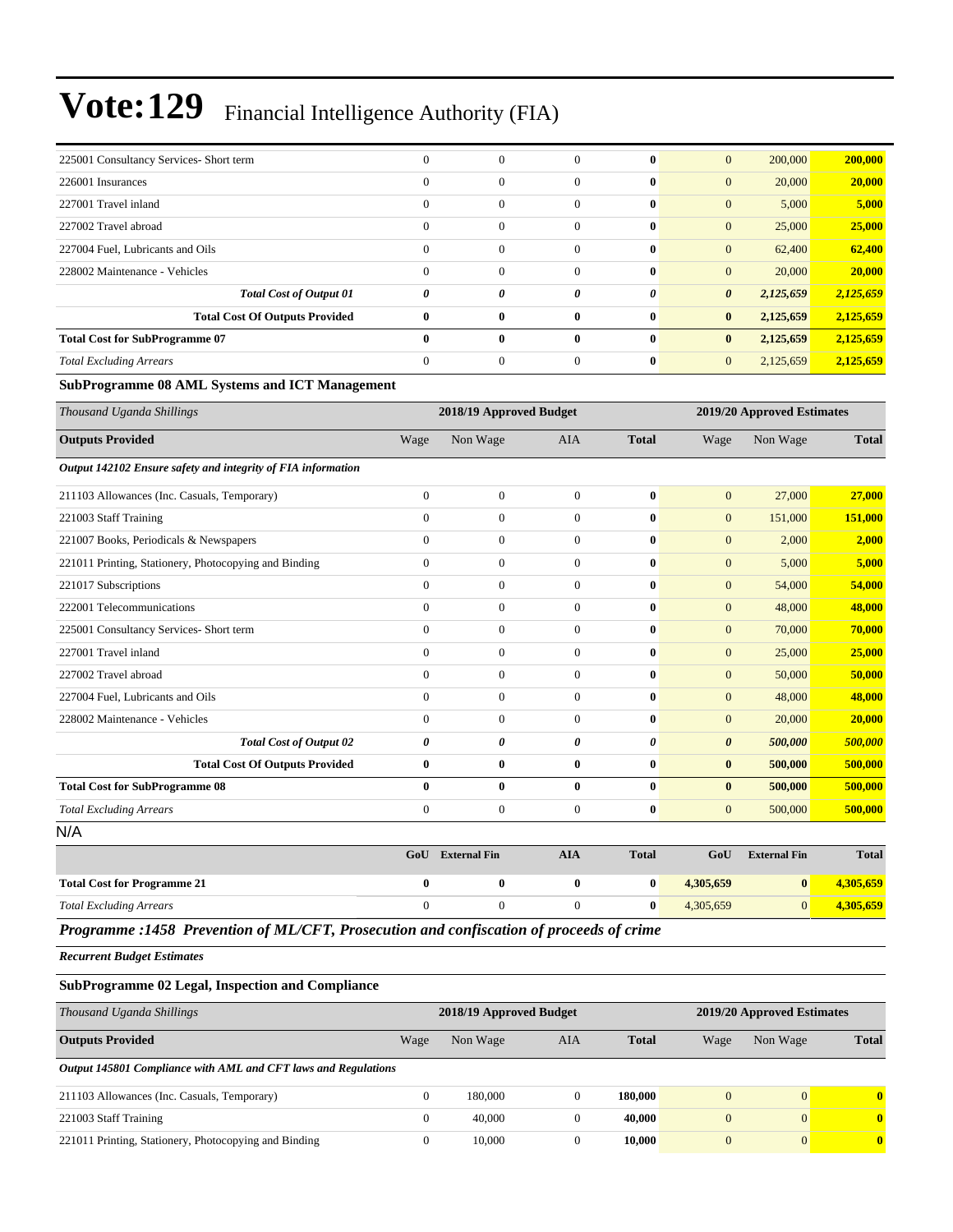| 227001 Travel inland                                            | $\boldsymbol{0}$ | 40,000                  | $\mathbf{0}$     | 40,000       | $\mathbf{0}$               | $\overline{0}$             | $\bf{0}$                |
|-----------------------------------------------------------------|------------------|-------------------------|------------------|--------------|----------------------------|----------------------------|-------------------------|
| <b>Total Cost of Output 01</b>                                  | 0                | 270,000                 | 0                | 270,000      | $\boldsymbol{\theta}$      | 0                          | $\boldsymbol{\theta}$   |
| Output 145802 Legal Representation and Litigation               |                  |                         |                  |              |                            |                            |                         |
| 211103 Allowances (Inc. Casuals, Temporary)                     | $\boldsymbol{0}$ | 20,000                  | $\boldsymbol{0}$ | 20,000       | $\mathbf{0}$               | $\overline{0}$             | $\bf{0}$                |
| 221003 Staff Training                                           | $\mathbf{0}$     | 60,000                  | $\boldsymbol{0}$ | 60,000       | $\mathbf{0}$               | $\overline{0}$             | $\bf{0}$                |
| 221007 Books, Periodicals & Newspapers                          | $\boldsymbol{0}$ | 5,000                   | $\boldsymbol{0}$ | 5,000        | $\mathbf{0}$               | $\mathbf{0}$               | $\bf{0}$                |
| 221017 Subscriptions                                            | $\boldsymbol{0}$ | 5,000                   | $\boldsymbol{0}$ | 5,000        | $\mathbf{0}$               | $\overline{0}$             | $\bf{0}$                |
| 225001 Consultancy Services- Short term                         | $\mathbf{0}$     | 20,000                  | $\boldsymbol{0}$ | 20,000       | $\mathbf{0}$               | $\overline{0}$             | $\bf{0}$                |
| <b>Total Cost of Output 02</b>                                  | 0                | 110,000                 | 0                | 110,000      | 0                          | 0                          | $\boldsymbol{\theta}$   |
| <b>Total Cost Of Outputs Provided</b>                           | $\bf{0}$         | 380,000                 | $\bf{0}$         | 380,000      | $\bf{0}$                   | $\bf{0}$                   | $\bf{0}$                |
| <b>Total Cost for SubProgramme 02</b>                           | $\bf{0}$         | 380,000                 | 0                | 380,000      | $\bf{0}$                   | $\bf{0}$                   | $\bf{0}$                |
| <b>Total Excluding Arrears</b>                                  | $\boldsymbol{0}$ | 380,000                 | $\mathbf{0}$     | 380,000      | $\mathbf{0}$               | $\mathbf{0}$               | $\bf{0}$                |
| <b>SubProgramme 03 Operational Analysis</b>                     |                  |                         |                  |              |                            |                            |                         |
| Thousand Uganda Shillings                                       |                  | 2018/19 Approved Budget |                  |              |                            | 2019/20 Approved Estimates |                         |
| <b>Outputs Provided</b>                                         | Wage             | Non Wage                | AIA              | <b>Total</b> | Wage                       | Non Wage                   | <b>Total</b>            |
| Output 145803 Analysis and Reporting Financial Operations       |                  |                         |                  |              |                            |                            |                         |
| 211103 Allowances (Inc. Casuals, Temporary)                     | $\mathbf{0}$     | 40,000                  | $\boldsymbol{0}$ | 40,000       | $\mathbf{0}$               | $\overline{0}$             | $\bf{0}$                |
| 221003 Staff Training                                           | $\mathbf{0}$     | 47,114                  | $\boldsymbol{0}$ | 47,114       | $\mathbf{0}$               | $\overline{0}$             | $\bf{0}$                |
| 221009 Welfare and Entertainment                                | $\mathbf{0}$     | 72,886                  | $\boldsymbol{0}$ | 72,886       | $\mathbf{0}$               | $\overline{0}$             | $\bf{0}$                |
| 221011 Printing, Stationery, Photocopying and Binding           | $\boldsymbol{0}$ | 10,000                  | $\boldsymbol{0}$ | 10,000       | $\mathbf{0}$               | $\mathbf{0}$               | $\bf{0}$                |
| 224003 Classified Expenditure                                   | $\boldsymbol{0}$ | 1,780,000               | $\boldsymbol{0}$ | 1,780,000    | $\mathbf{0}$               | $\overline{0}$             | $\bf{0}$                |
| 225001 Consultancy Services- Short term                         | $\boldsymbol{0}$ | 50,000                  | 0                | 50,000       | $\mathbf{0}$               | $\overline{0}$             | $\bf{0}$                |
| <b>Total Cost of Output 03</b>                                  | 0                | 2,000,000               | 0                | 2,000,000    | $\boldsymbol{\theta}$      | $\boldsymbol{\theta}$      | $\boldsymbol{\theta}$   |
| Output 145804 Coordination of AML/CFT enforcement entities      |                  |                         |                  |              |                            |                            |                         |
| 211103 Allowances (Inc. Casuals, Temporary)                     | $\boldsymbol{0}$ | 50,000                  | $\boldsymbol{0}$ | 50,000       | $\mathbf{0}$               | $\overline{0}$             | $\bf{0}$                |
| <b>Total Cost of Output 04</b>                                  | 0                | 50,000                  | 0                | 50,000       | $\boldsymbol{\theta}$      | 0                          | $\boldsymbol{\theta}$   |
| <b>Total Cost Of Outputs Provided</b>                           | $\bf{0}$         | 2,050,000               | 0                | 2,050,000    | $\bf{0}$                   | $\bf{0}$                   | $\bf{0}$                |
| <b>Total Cost for SubProgramme 03</b>                           | $\bf{0}$         | 2,050,000               | 0                | 2,050,000    | $\bf{0}$                   | $\bf{0}$                   | $\bf{0}$                |
| <b>Total Excluding Arrears</b>                                  | $\boldsymbol{0}$ | 2,050,000               | $\mathbf{0}$     | 2,050,000    | $\mathbf{0}$               | $\overline{0}$             | $\bf{0}$                |
| SubProgramme 04 Information Systems Administration and Security |                  |                         |                  |              |                            |                            |                         |
| Thousand Uganda Shillings                                       |                  | 2018/19 Approved Budget |                  |              | 2019/20 Approved Estimates |                            |                         |
| <b>Outputs Provided</b>                                         | Wage             | Non Wage                | AIA              | <b>Total</b> | Wage                       | Non Wage                   | <b>Total</b>            |
| Output 145805 Ensure safety and integrity of FIA information    |                  |                         |                  |              |                            |                            |                         |
| 221003 Staff Training                                           | $\mathbf{0}$     | 74,000                  | $\boldsymbol{0}$ | 74,000       | $\boldsymbol{0}$           | $\boldsymbol{0}$           | $\overline{\mathbf{0}}$ |
| 221008 Computer supplies and Information Technology (IT)        | $\boldsymbol{0}$ | 101,000                 | $\boldsymbol{0}$ | 101,000      | $\boldsymbol{0}$           | $\mathbf{0}$               | $\bf{0}$                |
| 221017 Subscriptions                                            | $\boldsymbol{0}$ | 25,000                  | $\boldsymbol{0}$ | 25,000       | $\mathbf{0}$               | $\mathbf{0}$               | $\bf{0}$                |
| 225001 Consultancy Services- Short term                         | $\boldsymbol{0}$ | 250,000                 | $\boldsymbol{0}$ | 250,000      | $\boldsymbol{0}$           | $\mathbf{0}$               | $\bf{0}$                |
| <b>Total Cost of Output 05</b>                                  | 0                | 450,000                 | 0                | 450,000      | $\boldsymbol{\theta}$      | $\boldsymbol{\theta}$      | $\boldsymbol{\theta}$   |
| <b>Total Cost Of Outputs Provided</b>                           | $\bf{0}$         | 450,000                 | $\boldsymbol{0}$ | 450,000      | $\bf{0}$                   | $\bf{0}$                   | $\bf{0}$                |
| <b>Total Cost for SubProgramme 04</b>                           | $\bf{0}$         | 450,000                 | $\boldsymbol{0}$ | 450,000      | $\bf{0}$                   | $\bf{0}$                   | $\bf{0}$                |
| <b>Total Excluding Arrears</b>                                  | $\boldsymbol{0}$ | 450,000                 | $\boldsymbol{0}$ | 450,000      | $\boldsymbol{0}$           | $\boldsymbol{0}$           | $\bf{0}$                |
| N/A                                                             |                  |                         |                  |              |                            |                            |                         |
|                                                                 | GoU              | <b>External Fin</b>     | ${\bf A I A}$    | <b>Total</b> | GoU                        | <b>External Fin</b>        | <b>Total</b>            |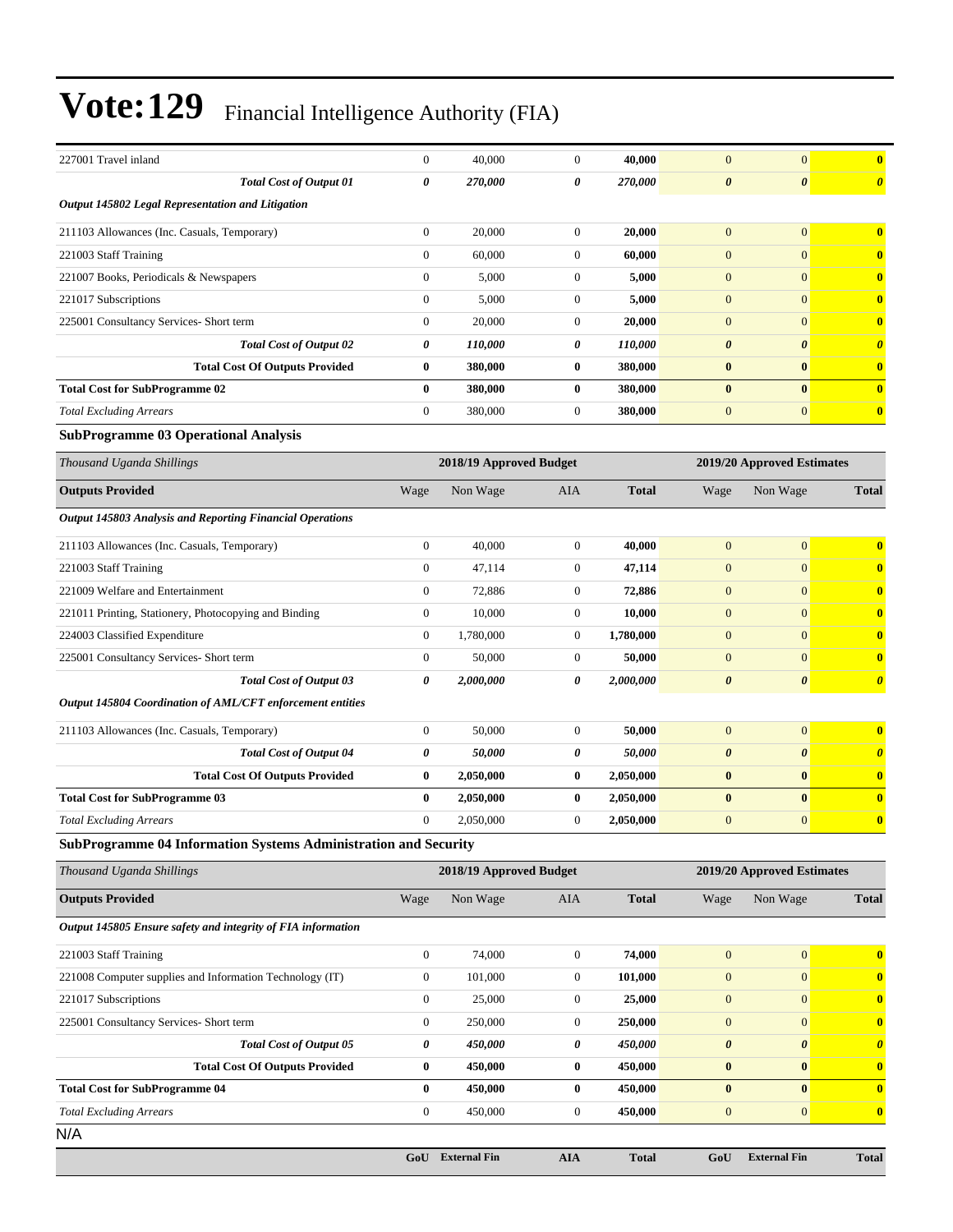| <b>Total Cost for Programme 58</b>                                            | 2,880,000        | $\bf{0}$                | $\bf{0}$         | 2,880,000                  | $\bf{0}$              | $\bf{0}$              | $\bf{0}$              |
|-------------------------------------------------------------------------------|------------------|-------------------------|------------------|----------------------------|-----------------------|-----------------------|-----------------------|
| <b>Total Excluding Arrears</b>                                                | 2,880,000        | $\boldsymbol{0}$        | $\mathbf{0}$     | 2,880,000                  | $\mathbf{0}$          | $\overline{0}$        | $\bf{0}$              |
| Programme :1459 Policy, International Cooperation and Mutual Legal Assistance |                  |                         |                  |                            |                       |                       |                       |
| <b>Recurrent Budget Estimates</b>                                             |                  |                         |                  |                            |                       |                       |                       |
| <b>SubProgramme 01 Headquarters</b>                                           |                  |                         |                  |                            |                       |                       |                       |
| Thousand Uganda Shillings                                                     |                  | 2018/19 Approved Budget |                  | 2019/20 Approved Estimates |                       |                       |                       |
| <b>Outputs Provided</b>                                                       | Wage             | Non Wage                | <b>AIA</b>       | <b>Total</b>               | Wage                  | Non Wage              | <b>Total</b>          |
| Output 145904 FIA Support Services and Administration                         |                  |                         |                  |                            |                       |                       |                       |
| 211102 Contract Staff Salaries                                                | 3,477,400        | $\boldsymbol{0}$        | $\boldsymbol{0}$ | 3,477,400                  | $\mathbf{0}$          | $\overline{0}$        | $\bf{0}$              |
| 211103 Allowances (Inc. Casuals, Temporary)                                   | $\boldsymbol{0}$ | 65,894                  | $\mathbf{0}$     | 65,894                     | $\mathbf{0}$          | $\boldsymbol{0}$      | $\bf{0}$              |
| 212101 Social Security Contributions                                          | $\boldsymbol{0}$ | 347,640                 | $\mathbf{0}$     | 347,640                    | $\mathbf{0}$          | $\overline{0}$        | $\bf{0}$              |
| 213004 Gratuity Expenses                                                      | 0                | 695,280                 | $\mathbf{0}$     | 695,280                    | $\mathbf{0}$          | $\boldsymbol{0}$      | $\bf{0}$              |
| 221001 Advertising and Public Relations                                       | $\boldsymbol{0}$ | 16,800                  | $\mathbf{0}$     | 16,800                     | $\mathbf{0}$          | $\boldsymbol{0}$      | $\bf{0}$              |
| 221003 Staff Training                                                         | $\boldsymbol{0}$ | 200,000                 | $\mathbf{0}$     | 200,000                    | $\mathbf{0}$          | $\overline{0}$        | $\bf{0}$              |
| 221004 Recruitment Expenses                                                   | $\boldsymbol{0}$ | 180,000                 | $\boldsymbol{0}$ | 180,000                    | $\mathbf{0}$          | $\boldsymbol{0}$      | $\bf{0}$              |
| 221006 Commissions and related charges                                        | $\boldsymbol{0}$ | 444,820                 | $\mathbf{0}$     | 444,820                    | $\mathbf{0}$          | $\overline{0}$        | $\bf{0}$              |
| 221007 Books, Periodicals & Newspapers                                        | 0                | 10,000                  | $\boldsymbol{0}$ | 10,000                     | $\mathbf{0}$          | $\boldsymbol{0}$      | $\bf{0}$              |
| 221008 Computer supplies and Information Technology (IT)                      | $\boldsymbol{0}$ | 109,000                 | $\boldsymbol{0}$ | 109,000                    | $\mathbf{0}$          | $\mathbf{0}$          | $\bf{0}$              |
| 221009 Welfare and Entertainment                                              | $\boldsymbol{0}$ | 260,000                 | $\boldsymbol{0}$ | 260,000                    | $\mathbf{0}$          | $\overline{0}$        | $\bf{0}$              |
| 221011 Printing, Stationery, Photocopying and Binding                         | $\boldsymbol{0}$ | 100,000                 | $\boldsymbol{0}$ | 100,000                    | $\mathbf{0}$          | $\boldsymbol{0}$      | $\bf{0}$              |
| 221012 Small Office Equipment                                                 | $\boldsymbol{0}$ | 14,000                  | $\mathbf{0}$     | 14,000                     | $\mathbf{0}$          | $\overline{0}$        | $\bf{0}$              |
| 221017 Subscriptions                                                          | $\boldsymbol{0}$ | 300,000                 | $\boldsymbol{0}$ | 300,000                    | $\mathbf{0}$          | $\boldsymbol{0}$      | $\bf{0}$              |
| 222001 Telecommunications                                                     | $\boldsymbol{0}$ | 40,000                  | $\boldsymbol{0}$ | 40,000                     | $\mathbf{0}$          | $\mathbf{0}$          | $\bf{0}$              |
| 223003 Rent – (Produced Assets) to private entities                           | $\boldsymbol{0}$ | 752,400                 | $\mathbf{0}$     | 752,400                    | $\mathbf{0}$          | $\overline{0}$        | $\bf{0}$              |
| 223004 Guard and Security services                                            | $\boldsymbol{0}$ | 170,160                 | $\boldsymbol{0}$ | 170,160                    | $\mathbf{0}$          | $\boldsymbol{0}$      | $\bf{0}$              |
| 223005 Electricity                                                            | $\overline{0}$   | 72,000                  | $\mathbf{0}$     | 72,000                     | $\mathbf{0}$          | $\overline{0}$        | $\bf{0}$              |
| 224004 Cleaning and Sanitation                                                | 0                | 36,000                  | $\boldsymbol{0}$ | 36,000                     | $\mathbf{0}$          | $\boldsymbol{0}$      | $\bf{0}$              |
| 225001 Consultancy Services- Short term                                       | $\boldsymbol{0}$ | 25,000                  | $\mathbf{0}$     | 25,000                     | $\mathbf{0}$          | $\mathbf{0}$          | $\bf{0}$              |
| 226001 Insurances                                                             | $\boldsymbol{0}$ | 182,400                 | $\mathbf{0}$     | 182,400                    | $\mathbf{0}$          | $\boldsymbol{0}$      | $\bf{0}$              |
| 227001 Travel inland                                                          | $\boldsymbol{0}$ | 25,720                  | 0                | 25,720                     | $\boldsymbol{0}$      | $\boldsymbol{0}$      | $\mathbf{0}$          |
| 227002 Travel abroad                                                          | $\boldsymbol{0}$ | 100,000                 | $\mathbf{0}$     | 100,000                    | $\mathbf{0}$          | $\mathbf{0}$          | $\bf{0}$              |
| 227004 Fuel, Lubricants and Oils                                              | $\boldsymbol{0}$ | 300,000                 | $\mathbf{0}$     | 300,000                    | $\mathbf{0}$          | $\overline{0}$        | $\bf{0}$              |
| 228002 Maintenance - Vehicles                                                 | $\boldsymbol{0}$ | 50,000                  | $\boldsymbol{0}$ | 50,000                     | $\boldsymbol{0}$      | $\overline{0}$        | $\bf{0}$              |
| <b>Total Cost of Output 04</b>                                                | 3,477,400        | 4,497,114               | 0                | 7,974,514                  | $\boldsymbol{\theta}$ | 0                     | $\boldsymbol{\theta}$ |
| <b>Total Cost Of Outputs Provided</b>                                         | 3,477,400        | 4,497,114               | $\bf{0}$         | 7,974,514                  | $\bf{0}$              | $\bf{0}$              | $\bf{0}$              |
| <b>Arrears</b>                                                                | Wage             | Non Wage                | AIA              | <b>Total</b>               | Wage                  | Non Wage              | <b>Total</b>          |
| Output 145999 Arrears                                                         |                  |                         |                  |                            |                       |                       |                       |
| 321605 Domestic arrears (Budgeting)                                           | $\boldsymbol{0}$ | 210,059                 | $\boldsymbol{0}$ | 210,059                    | $\mathbf{0}$          | $\mathbf{0}$          | $\bf{0}$              |
| <b>Total Cost of Output 99</b>                                                | 0                | 210,059                 | 0                | 210,059                    | $\boldsymbol{\theta}$ | $\boldsymbol{\theta}$ | $\boldsymbol{\theta}$ |
| <b>Total Cost Of Arrears</b>                                                  | $\bf{0}$         | 210,059                 | $\bf{0}$         | 210,059                    | $\pmb{0}$             | $\bf{0}$              | $\bf{0}$              |
| <b>Total Cost for SubProgramme 01</b>                                         | 3,477,400        | 4,707,174               | $\bf{0}$         | 8,184,574                  | $\bf{0}$              | $\bf{0}$              | $\bf{0}$              |
| <b>Total Excluding Arrears</b>                                                | 3,477,400        | 4,497,114               | $\boldsymbol{0}$ | 7,974,514                  | $\mathbf{0}$          | $\mathbf{0}$          | $\mathbf{0}$          |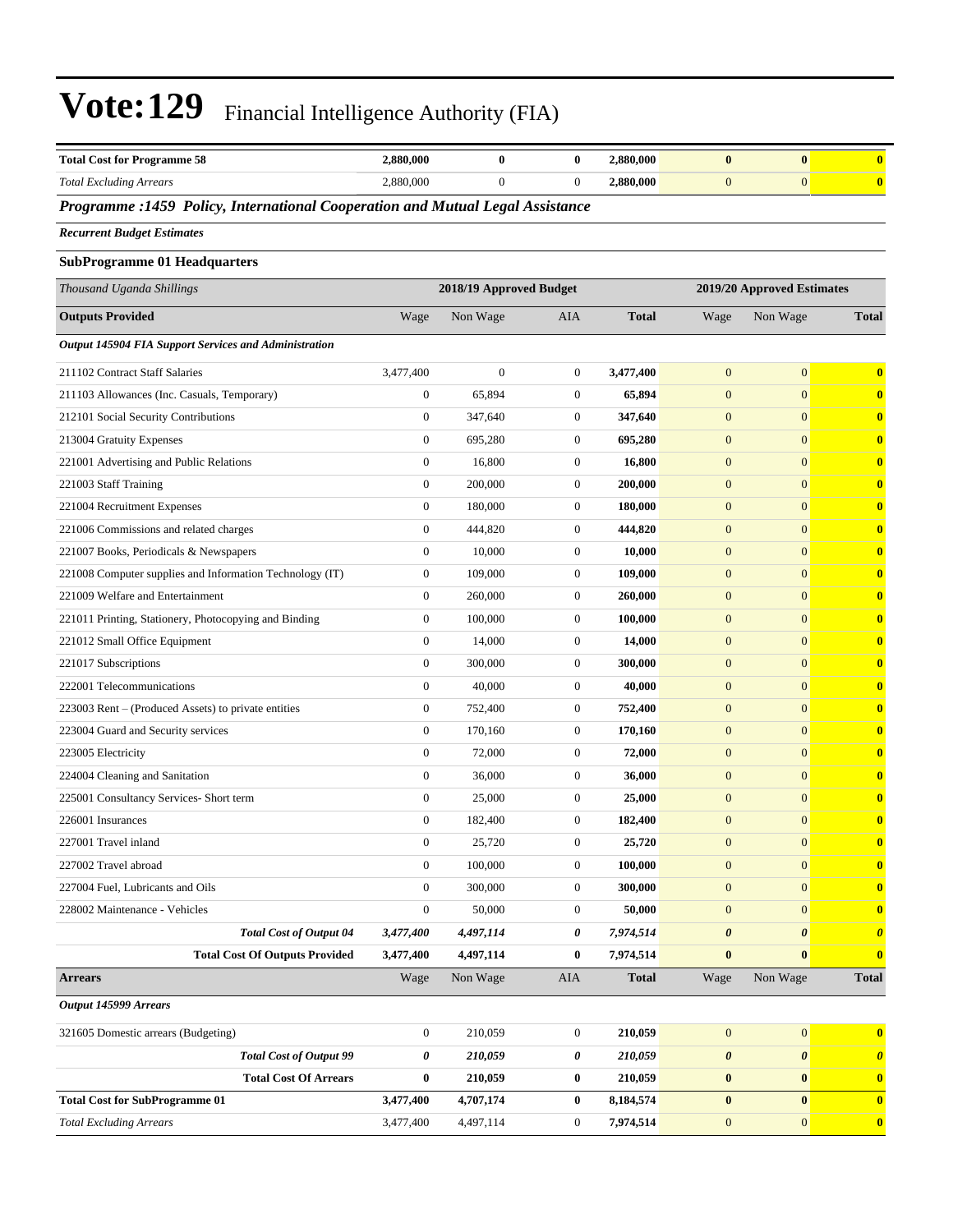#### **SubProgramme 05 International Relations and Strategic Analysis**

| Thousand Uganda Shillings                                               |                         | 2018/19 Approved Budget |                  |                            | 2019/20 Approved Estimates    |                       |                       |
|-------------------------------------------------------------------------|-------------------------|-------------------------|------------------|----------------------------|-------------------------------|-----------------------|-----------------------|
| <b>Outputs Provided</b>                                                 | Wage                    | Non Wage                | AIA              | <b>Total</b>               | Wage                          | Non Wage              | <b>Total</b>          |
| Output 145901 International Mutual Legal Assistance                     |                         |                         |                  |                            |                               |                       |                       |
| 227002 Travel abroad                                                    | $\mathbf{0}$            | 15,000                  | $\boldsymbol{0}$ | 15,000                     | $\mathbf{0}$                  | $\mathbf{0}$          | $\bf{0}$              |
| <b>Total Cost of Output 01</b>                                          | $\boldsymbol{\theta}$   | 15,000                  | 0                | 15,000                     | $\boldsymbol{\theta}$         | $\boldsymbol{\theta}$ | $\boldsymbol{\theta}$ |
| Output 145902 Financial Intelligence Research and Strategic Development |                         |                         |                  |                            |                               |                       |                       |
| 211103 Allowances (Inc. Casuals, Temporary)                             | $\boldsymbol{0}$        | 25,000                  | $\boldsymbol{0}$ | 25,000                     | $\boldsymbol{0}$              | $\mathbf{0}$          | $\bf{0}$              |
| 221002 Workshops and Seminars                                           | $\boldsymbol{0}$        | 620,000                 | $\boldsymbol{0}$ | 620,000                    | $\mathbf{0}$                  | $\mathbf{0}$          | $\mathbf{0}$          |
| 221003 Staff Training                                                   | $\boldsymbol{0}$        | 80,000                  | $\boldsymbol{0}$ | 80,000                     | $\boldsymbol{0}$              | $\mathbf{0}$          | $\bf{0}$              |
| 225001 Consultancy Services- Short term                                 | $\boldsymbol{0}$        | 30,000                  | 0                | 30,000                     | $\boldsymbol{0}$              | $\mathbf{0}$          | $\bf{0}$              |
| 227002 Travel abroad                                                    | $\boldsymbol{0}$        | 100,000                 | $\boldsymbol{0}$ | 100,000                    | $\boldsymbol{0}$              | $\mathbf{0}$          | $\bf{0}$              |
| <b>Total Cost of Output 02</b>                                          | 0                       | 855,000                 | 0                | 855,000                    | $\boldsymbol{\theta}$         | $\boldsymbol{\theta}$ | $\boldsymbol{\theta}$ |
| <b>Total Cost Of Outputs Provided</b>                                   | $\bf{0}$                | 870,000                 | 0                | 870,000                    | $\bf{0}$                      | $\bf{0}$              | $\bf{0}$              |
| <b>Total Cost for SubProgramme 05</b>                                   | $\bf{0}$                | 870,000                 | $\boldsymbol{0}$ | 870,000                    | $\bf{0}$                      | $\bf{0}$              | $\bf{0}$              |
| <b>Total Excluding Arrears</b>                                          | $\boldsymbol{0}$        | 870,000                 | $\boldsymbol{0}$ | 870,000                    | $\boldsymbol{0}$              | $\mathbf{0}$          | $\bf{0}$              |
| <b>SubProgramme 06 Internal Audit</b>                                   |                         |                         |                  |                            |                               |                       |                       |
| Thousand Uganda Shillings                                               | 2018/19 Approved Budget |                         |                  | 2019/20 Approved Estimates |                               |                       |                       |
| <b>Outputs Provided</b>                                                 | Wage                    | Non Wage                | AIA              | <b>Total</b>               | Wage                          | Non Wage              | <b>Total</b>          |
| Output 145903 Development and Management of Internal Audit and Controls |                         |                         |                  |                            |                               |                       |                       |
| 211103 Allowances (Inc. Casuals, Temporary)                             | $\boldsymbol{0}$        | 56,000                  | $\boldsymbol{0}$ | 56,000                     | $\mathbf{0}$                  | $\mathbf{0}$          | $\bf{0}$              |
| 221003 Staff Training                                                   | $\boldsymbol{0}$        | 34,000                  | 0                | 34,000                     | $\mathbf{0}$                  | $\mathbf{0}$          | $\bf{0}$              |
| 221011 Printing, Stationery, Photocopying and Binding                   | $\mathbf{0}$            | 5,000                   | $\boldsymbol{0}$ | 5,000                      | $\boldsymbol{0}$              | $\mathbf{0}$          | $\bf{0}$              |
| 221017 Subscriptions                                                    | $\boldsymbol{0}$        | 5,000                   | $\boldsymbol{0}$ | 5,000                      | $\boldsymbol{0}$              | $\mathbf{0}$          | $\bf{0}$              |
| <b>Total Cost of Output 03</b>                                          | 0                       | 100,000                 | 0                | 100,000                    | $\boldsymbol{\theta}$         | $\boldsymbol{\theta}$ | $\boldsymbol{\theta}$ |
| <b>Total Cost Of Outputs Provided</b>                                   | $\bf{0}$                | 100,000                 | 0                | 100,000                    | $\bf{0}$                      | $\bf{0}$              | $\bf{0}$              |
| <b>Total Cost for SubProgramme 06</b>                                   | $\bf{0}$                | 100,000                 | 0                | 100,000                    | $\bf{0}$                      | $\bf{0}$              | $\mathbf{0}$          |
| <b>Total Excluding Arrears</b>                                          | $\boldsymbol{0}$        | 100,000                 | $\boldsymbol{0}$ | 100,000                    | $\boldsymbol{0}$              | $\mathbf{0}$          | $\bf{0}$              |
| <b>Development Budget Estimates</b>                                     |                         |                         |                  |                            |                               |                       |                       |
| <b>Project 1423 Support to Financial Intelligence Authority</b>         |                         |                         |                  |                            |                               |                       |                       |
| Thousand Uganda Shillings                                               |                         | 2018/19 Approved Budget |                  |                            | 2019/20 Approved Estimates    |                       |                       |
| <b>Capital Purchases</b>                                                | GoU Dev't External Fin  |                         | <b>AIA</b>       | <b>Total</b>               | <b>GoU Dev't External Fin</b> |                       | <b>Total</b>          |
| Output 145977 Purchase of Specialised Machinery & Equipment             |                         |                         |                  |                            |                               |                       |                       |
| 312202 Machinery and Equipment                                          | 430,000                 | $\boldsymbol{0}$        | $\boldsymbol{0}$ | 430,000                    | $\mathbf{0}$                  | $\vert 0 \vert$       | $\mathbf{0}$          |
| Total Cost Of Output 145977                                             | 430,000                 | 0                       | 0                | 430,000                    | $\pmb{\theta}$                | $\boldsymbol{\theta}$ | $\boldsymbol{\theta}$ |
| Output 145978 Purchase of Office and Residential Furniture and Fittings |                         |                         |                  |                            |                               |                       |                       |
| 312203 Furniture & Fixtures                                             | 35,000                  | $\boldsymbol{0}$        | $\boldsymbol{0}$ | 35,000                     | $\boldsymbol{0}$              | 0                     | $\bf{0}$              |
| Total Cost Of Output 145978                                             | 35,000                  | 0                       | 0                | 35,000                     | $\pmb{\theta}$                | $\boldsymbol{\theta}$ | $\boldsymbol{\theta}$ |

*Total Cost for Capital Purchases* 465,000 0 0 **465,000** 0 0 **0**

*Total Cost for Project: 1423* 465,000 0 0 **465,000** 0 0 **0** *Total Excluding Arrears* 465,000 0 0 **465,000** 0 0 **0**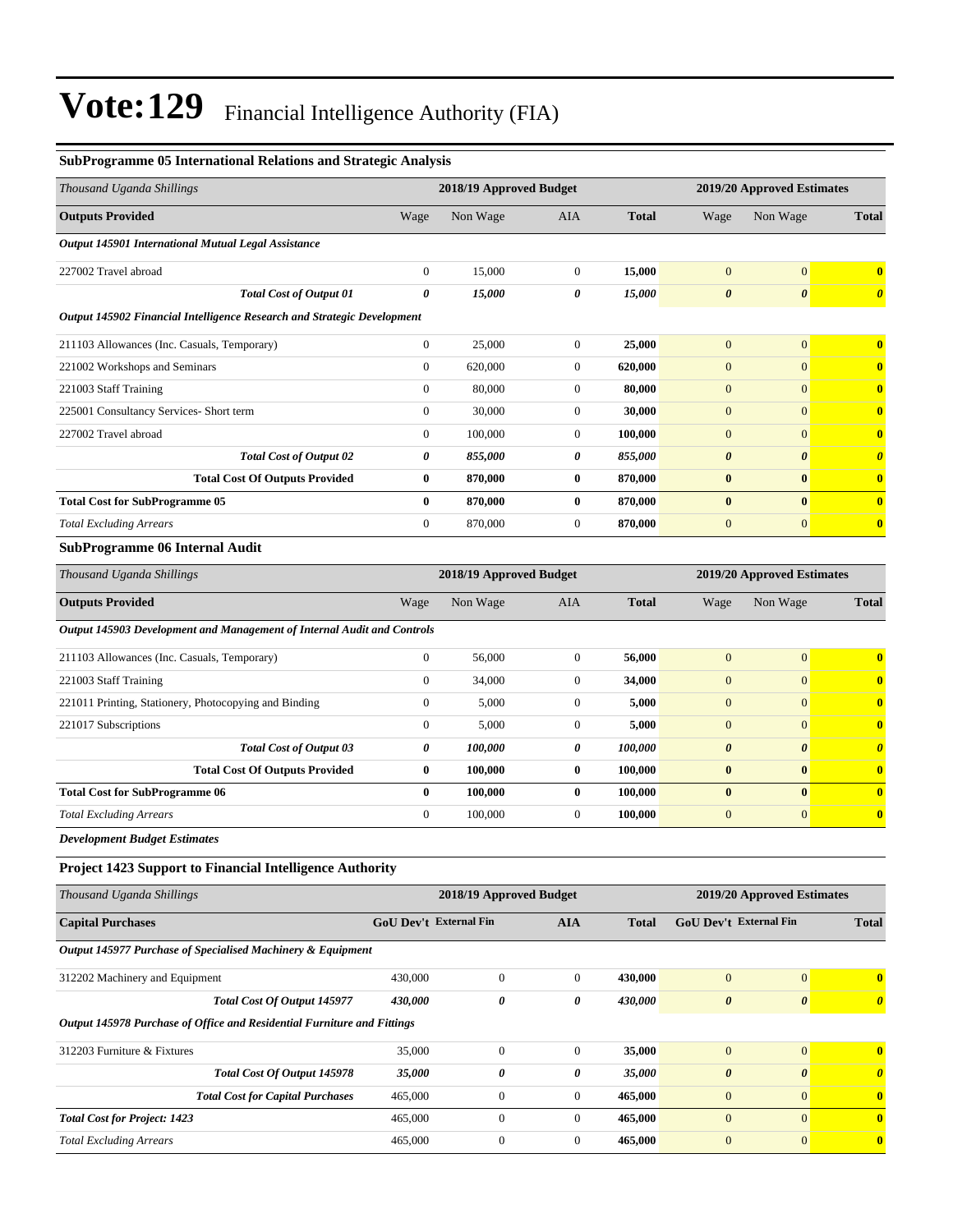|                                    | GoU        | <b>External Fin</b> | AIA            | <b>Total</b> | GoU            | <b>External Fin</b>  | <b>Total</b> |
|------------------------------------|------------|---------------------|----------------|--------------|----------------|----------------------|--------------|
| <b>Total Cost for Programme 59</b> | 9,619,574  | $\bf{0}$            | $\mathbf{0}$   | 9,619,574    | $\bf{0}$       | $\bf{0}$             | $\mathbf{0}$ |
| <b>Total Excluding Arrears</b>     | 9.409.514  | $\mathbf{0}$        | $\overline{0}$ | 9.409.514    | $\overline{0}$ | $\overline{0}$       | $\mathbf{0}$ |
|                                    | GoU        | <b>External Fin</b> | AIA            | <b>Total</b> | GoU            | <b>External Fin.</b> | <b>Total</b> |
| <b>Grand Total for Vote 129</b>    | 12,499,574 | $\bf{0}$            | $\bf{0}$       | 12,499,574   | 13,016,578     | $\bf{0}$             | 13,016,578   |
| <b>Total Excluding Arrears</b>     | 12,289,514 | $\overline{0}$      | 0              | 12.289.514   | 13,016,578     | $\overline{0}$       | 13,016,578   |